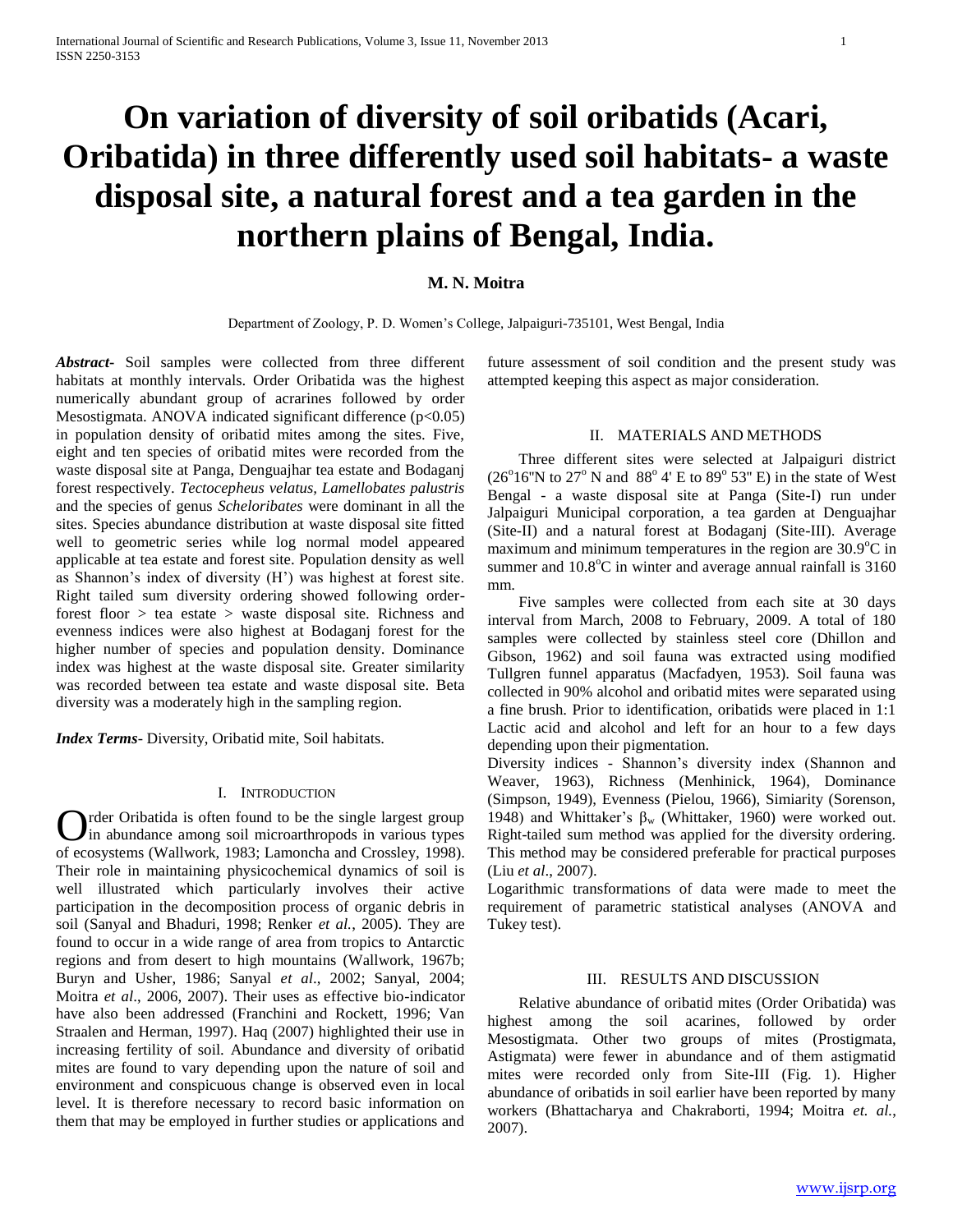Mean density and fluctuation (coefficient of variation) of oribatid mites were highest at Site-III probably because of the presence of natural forest (Table 1, Fig. 2). It is generally found that the oribatids are more numerous in forest floor (Colman *et al*., 1999; Crossley and Coleman, 1999). Population maxima of oribatids were recorded during the post monsoons and the minima was observed during the summer in all the three sites (Fig. 2). Similar observations earlier were made by a few workers (Choudhuri and Banerjee, 1977; Bhattacharya and Raychaudhuri, 1979). One way ANOVA revealed statistically significant difference between the oribatid populations of the sites ( $p < 0.05$ ) and further, Tukey test indicated significant difference between the mean populations of Sites-II and III (Table 2).

 A total of fifteen species of oribatid mites were recorded from three sites. Highest number of species (10 species) was collected from Site-III, Site-II was the next (8 species) while the waste disposal site (Site-I) had the least (5 species). *Tectocepheus velatus* was the most abundant species in the sites, having highest abundance at Site-I and also comprised a considerable part of oribatid fauna at other two sites. Other major components included *Scheloribates albialatus, Lamellobates palustris, Galumna* sp*., Rostrozetes foveolatus* etc (Table 3)*.* 

*Tectocepheus velatus* have a wide range of tolerance to various environmental factors like humus content, pH, mechanical disturbance etc that enable them to dwell at various types of environments (Block, 1966; Hagvar and Amundsen, 1981; Maraun *et al*., 1999). Most of the other species recorded from the sites were also more or less common in the soil of West Bengal (Sanyal and Bhaduri, 1998).

 Geometric model fitted well to the species abundance distribution at Site-I and at two other sites, log normal distribution was applicable (Fig. 3). Log normal distribution is relatively common in nature whereas geometric model is generally encountered in the communities under comparatively adverse or stressed environment. Only few species become highly dominant in such condition (Southwood, 1978; Sugihara, 1980; Magurran, 1988). Diversity indices estimated at the sites also substantiate this observation. Dominance index (Simpson, 1949) was highest at Site-I. This index becomes higher as the adversity of the environment rise (Bhattacharya and Chakraborti, 1994). Shannon's diversity index (Shannon and Weaver, 1963) was highest at Site-III, Site-II and Site-I exhibited the least value. Highest richness (Menhenick, 1964) and evenness (Pielou, 1966) were also recorded at Site-III. Beta diversity was moderately high in the region (Table 4) (Table 3). Sites-I and II exhibited highest value of similarity (Sorenson, 1948) and Sites-I and III had the least (Fig. 4). Diversity ordering by right-tailed sum method showed all the sites were comparable to one another and clearly could be ordered as Site-III> Site-II> Site-I in terms of diversity in oribatid communities (Fig. 5). The reasons for the low diversity at Sites-I and II could be attributed to the less complexity in vegetations and polluted condition (Hazra and Choudhuri, 1990; Hansen and Coleman, 1998; Hooper *et. al*., 2000).

 Oribatid community in the natural forest floor was more diverse and had higher density in comparison to other two sites probably for higher diversity in vegetation and relatively undisturbed environment. The selected waste disposal site was a

dumping ground for both organic and inorganic garbage of a township. Though the lowest diversity and fitting to geometric distribution indicated a stressed condition here, the density of oribatids however was higher than that of tea garden. It may be inferred that the dumping of garbage lowered diversity in oribatid community but did not affect too much the density as did the periodical chemical treatment in the well maintained tea garden.

#### **REFERENCES**

- [1] Bhattacharya, T. 1979. Climate, soil and soil inhabiting arthropods of Shantiniketan and adjoining areas. Journal of Research, Visva-Bharati, 3(2): 12-23.
- [2] Bhattacharya, T. and Chakraborti, P. 1994. Community structure of soil Oribatida of a young Rubber plantation and an adjacent waste land in Tripura (India). In : Advances in Ecology and Environmental Science (P. C. Mishra, N. Behera, B. K. Senapati, B. C. Guru eds)., pp. 65-77.
- [3] Bhattacharya, T. and Raychaudhuri, D.N. 1979. Monthly variation in the density of soil microarthropods in relation to some climatic and edaphic factors. Entomon 4(4): 313-318.
- [4] Buryn, R and Usher, M. B. 1986. A morphometric study of the mite, Oppia loxolineata, in the maritime Antarctica. Bull. Br. Antarc. Surv. No. 73: 47- 50.
- [5] Block, W. C., 1966. Seasonal fluctuation and distribution of mite population in moorland soils, with a note on biomass. J. Anim. Ecol., 35(3): 487 – 503.
- [6] Choudhuri, D.K. and Banerjee, S. 1977. Soil factors and oribatid mites under conditions of West Bengal. The University of Burdwan Publication. 88 pp.
- [7] Coleman, David C., Blair, J. M., Elliott, E. T., and Wall, D. H. 1999. Soil Invertebrates. In: Standard Soil Methods for Long-Term Ecological Research. Oxford University Press, Oxford, New York. pp. 349-377 (Eds. G. Philip Robertson, David C. Coleman, Caroline S. Bledsoe, and Phillip Sollins).
- [8] Crossley, D.A. (Jr.) and Coleman, D. C. 1999. Microarthropods. In: Handbook of Soil Science CRC Press, Boca Raton. ( Malcom E. Sumner ed.). pp. C-59 - C-65.
- [9] Dhillon, B. S. and Gibson, N. R. E. 1962. A study of the Acarian and Collembolo of Agriculture soils. I. Numbers and distributions in undisturbed grassland. Pedobiologia, 1: 189-209.
- [10] Franchini, P. and Rockett, C. L. 1996. Oribatid mites as "indicator" species for estimating environmental impact of conventional and conservation tillage practices. Pedobiologia. 40: 217-225.
- [11] Hagvar, S. and Amundsen, T. 1981. Effects of liming and artificial acid rain on the mite (Acari) fauna in coniferous forest. Oikos, 37: 7-20.
- [12] Hansen, R. A., and Coleman, D. C. 1998. Litter complexity and composition are determinants of the diversity and species composition of oribatid mites (Acari: Oribatida) in litterbags. Applied Soil Ecology, 9: 17- 23.
- [13] Haq, M. A. 2007. Oriculture technology- a better tribute to crop production. J. Acarol. 16 (1&2): 100-103.
- [14] Hazra, A.K. and Choudhuri D.K. 1990. Ecology of subterranean macro and microarthropod fauna in different degraded and polluted soil environment of West Bengal, India. Rec. zool. Surv. India. Occ. Paper No. 120: 1-295.
- [15] Hooper, D.U., Bignell, D.E., Brown, V.K., Brussaard, L., Dangerfield, J.M., Wall, D.H., Wardle, D.A., Coleman, D.C., Giller, K.E., Lavelle, P., van der Putten, W.H., de Ruiter, P.C., Rusek, J., Silver, W.L., Tiedje, J.M., Wolters, W., 2000. Interactions between aboveground and belowground biodiversity in terrestrial ecosystems: Patterns, Mechanisms, and Feedbacks. BioScience, 50: 1049–1061.
- [16] Lamoncha, K. L. and Crossley, D. A. (Jr.). 1998. Oribatid mite diversity along an elevation gradient in a southeastern appalachian forest. Pedobiologia, 42: 43-55.
- [17] Liu, C., Whittaker, R. J., Ma, K. and. Malcolm, J. R. 2007. Unifying and distinguishing diversity ordering methods for comparing communities. Popul. Ecol., 49: 89–100.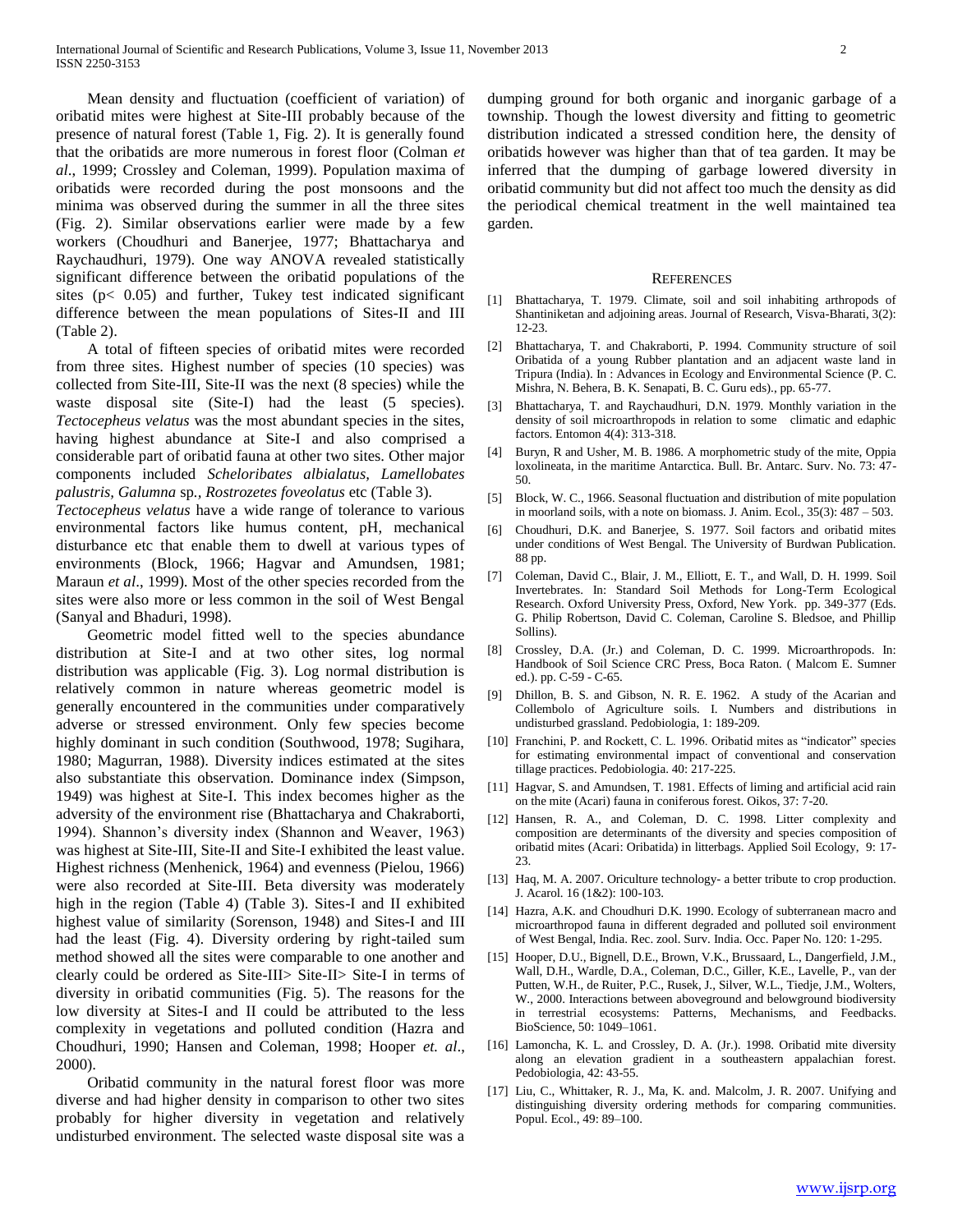- [18] MacFadyen, A. 1953. Notes on methods for the extraction of small soil arthropods. J. Animal Ecol., 22: 65- 77
- [19] Magurran. A. E., 1988. In: Ecological Diversity and Its Measurement. Princeton University Press, Princeton, NJ. pp.1-179.
- [20] Maraun M, Alphei J, Bonkowski M, Buryn R, Migge S, Peter M, Schaefer M, and Scheu S. 1999. Middens of the earthworm Lumbricus terrestris (Lumbricidae): microhabitats for micro- and mesofauna in forest soil. Pedobiologia, 43: 276-287.
- [21] Menhinick E, F. 1964. A comparison of some species diversity indices applied to samples of field insects. Ecology, 45: 859-861.
- [22] Moitra, M. N., Sanyal, A. K. and Chakrabarti, S. 2006. On a collection of soil oribatid mites from Sandakphu, Darjeeling, West Bengal, India. Rec. zool. Surv. India., 106(4): 55-60.
- [23] Moitra, M. N., A. K. Sanyal, and Chakrabarti, S. 2007. Population of soil acari at two altitudes in Darjeeling Himalaya. J. Acarol. 16(1&2): 86-87.
- [24] Pielou, E. C. 1966. The measurement of diversity in different types of biological collection. J. Theoret. Biol., 30: 131-144.
- [25] Renker, C., Otto, P., Schneider, K., Zimdars, B., Maraun M. and Buscot, F. 2005. Oribatid Mites as Potential Vectors for Soil Microfungi: Study of Mite-Associated Fungal Species. Microbial Ecology, 50: 518–528.
- [26] Sanyal, A. K. and Bhaduri, A. K. 1998. Diversity in Soil Mites (Acari ) of West Bengal. In: Proceedings of National Seminar on Environmental Biology. (A. K. Aditya and P. Haldar eds) Delhi. pp. 173-179.
- [27] Sanyal, A. K., Basak, S. and Burman, R. P. 2002. Three new species of oribatid mites (Acarina, Oribatida, Haplochthoniidae) from the Antarctica continent. Acarina 10(1): 57-63.
- [28] Sanyal, A. K. 2004. Notes on the ecology of soil mites (Acari) in two contrasting sites of Schirmachar Oasis, East Antarctica. Acarina. 12(2): 151-157.
- [29] Shannon, C. E. and Weaver, W. 1963. In: The mathematical theory for communication. University of Illinois Press, Urbana. pp. 1-117.
- [30] Simpson, E. H. 1949. Measurement of diversity. Nature, 163: 688.
- [31] Sorenson, T. 1948. A method of establishing groups of equal amplitude in plant society based similarity of species content. K. Danske Vidensk. Selsk., 5: 1-34.
- [32] Southwood, T. R. E. 1978. In: Ecological methods. Chapman and Hall. London. pp. 1-524.
- [33] Sugihara, G. 1980. Minimal community structure: an explanation of species abundance pattern. Amer. Nat., 116: 770-787.
- [34] Van Straalen, N. M. and Herman, A. V. 1997. The development of a bioindicator system of soil acidity based on arthropod pH preferences. Journal of Applied Ecology, 34(1): 217-232.
- [35] Wallwork, J. A. 1967. Cryptostigmata (Oribatid mites) Entomology of Antarctica. Antarctic Rec., 10: 105-122.
- [36] Wallwork, J. A. 1983. Oribatids in forest ecosystems. Ann. Rev. Entomol. 28: 109-130.
- [37] Whittaker, R. H. 1960. Vegetation of the Siskiyou Mountains, Oregaon and California. Ecol. Monogr., 30: 279-338.

## **AUTHORS**

**First Author** – Manabendra Nath Moitra, Ph. D. Assistant Professor, Dept. of Zoology, P. D. Women's College, Jalpaiguri, West Bengal, India, (manab.moitra@gmail.com), (+91) 9831592641

## **Table 1: Shows the abundance, fluctuation and relative abundance of oribatid mites at the sites.**

|                                  | S-I                | $S-II$             | $S-III$           |
|----------------------------------|--------------------|--------------------|-------------------|
| Mean Abundance (per core $+$ SE) | $7.83 + 0.87$      | $5.74 + 0.65$      | $12.23 + 1.73$    |
| Mean density $(N/m2) + SE$       | $3986.25 + 445.21$ | $2922.23 + 333.57$ | $6226.29 + 884.3$ |
| . CV                             | 33.32              | 32.65              | 55.55             |
| RA (on total mites)              | 57.06              | 60.36              | 66.43             |
| .<br>$-$                         | $\sim$<br>$\sim$   | $-$                |                   |

SE= Standanrd error, N= Number of individuals, CV= Coefficient of variation, RA= Relative abundance.

### **Table2: Shows the results of ANOVA and Tukey test on abundance of oribatid mites.**

| One-way ANOVA: S-I, S-II, S-III |  |                |           | Tukey test |       |  |         |           |           |  |
|---------------------------------|--|----------------|-----------|------------|-------|--|---------|-----------|-----------|--|
|                                 |  |                |           |            |       |  |         | S-I       | S-II      |  |
| Source DF                       |  | -SS            | <b>MS</b> | F          |       |  | $S-II$  | $-0.1501$ |           |  |
| Factor                          |  | 2 2.021        | 1.011     | 5.79       | 0.007 |  |         | 0.6866    |           |  |
| Error                           |  | 33 5.756 0.174 |           |            |       |  | $S-III$ | $-0.7299$ | $-0.9982$ |  |
| Total                           |  | 35 7.777       |           |            |       |  |         | 0.1068    | $-0.1615$ |  |
|                                 |  |                |           |            |       |  |         |           |           |  |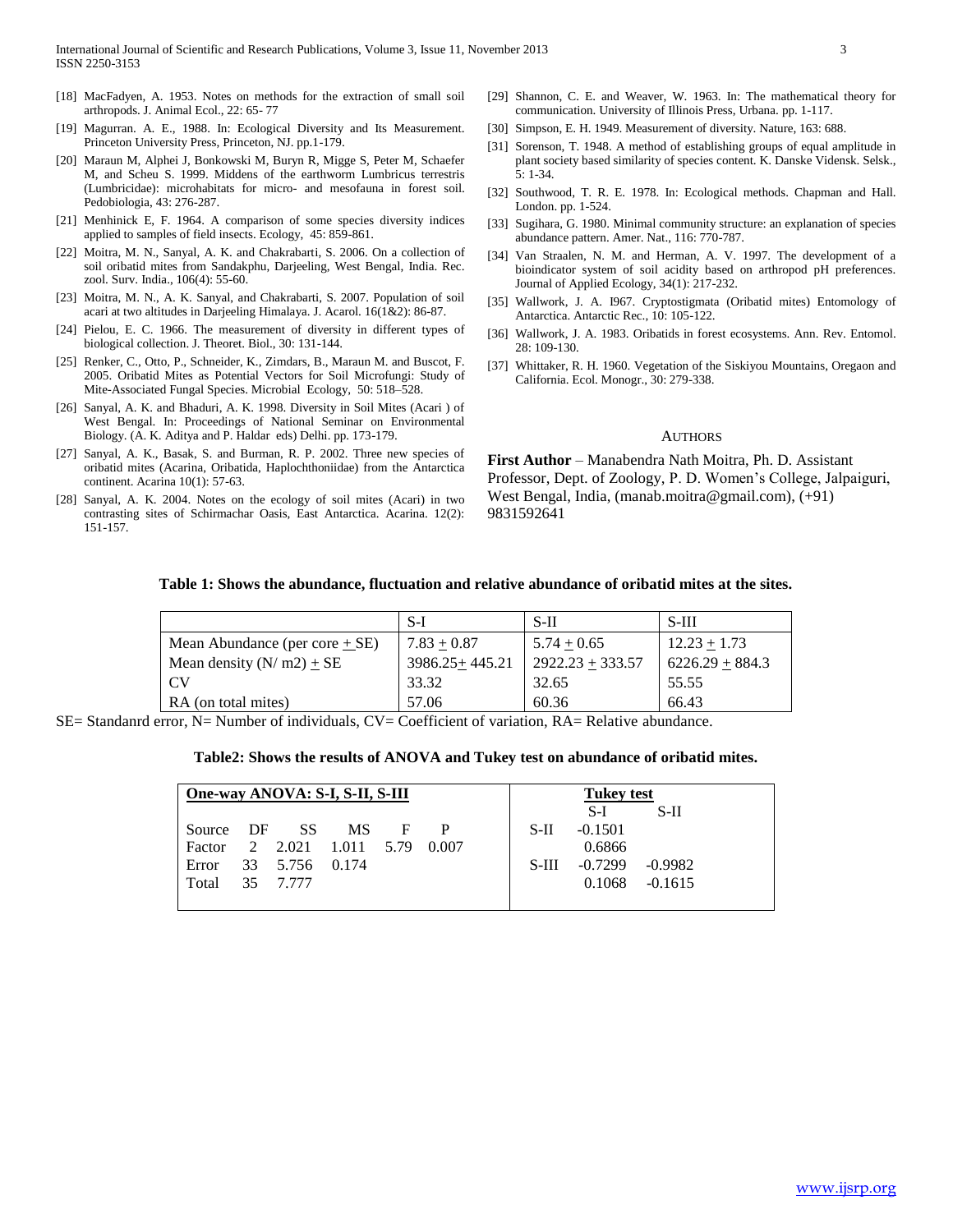|                            | $S-I$ | $S-II$ | $S-III$ | Total  |
|----------------------------|-------|--------|---------|--------|
| Genera / species           | (% )  | $(\%)$ | $(\%)$  | $(\%)$ |
| Tectocepheus velatus       | 66.28 | 20.04  | 24.4    | 36.91  |
| Scheloribates albialatus   | 23.22 |        | 28.43   | 17.22  |
| Lamellobates palustris     | 0.86  | 24.25  | 19.13   | 14.75  |
| Scheloribates sp.          |       | 36.47  | 0.98    | 12.48  |
| Galumna sp.                | 7.12  | 11.04  |         | 6.05   |
| Rostrozetes foveoloatus    |       |        | 12.33   | 4.02   |
| <i>Hoplophorella</i> sp.   |       |        | 7.8     | 2.6    |
| Allonothrus russeolus      |       | 5.35   |         | 1.78   |
| Setoxylobates foveolatus   |       | 0.69   | 3.14    | 1.28   |
| Xylobates seminudus        |       | 1.88   |         | 0.72   |
| Haplochthonius intermedius | 2.5   |        |         | 0.83   |
| <i>Nothrus</i> sp.         |       |        | 1.68    | 0.56   |
| Galumna grenata            |       |        | 1.23    | 0.41   |
| <i>Rhysotritia</i> sp.     |       |        | 0.88    | 0.29   |
| Platynothrus sp.           |       | 0.28   |         | 0.09   |

**Table3: Shows the species of oribatid mites collected from three sites and their respective relative abundances.**

# **Table 4: Shows the diversity indices of oribatid communities at the sites.**

|              | S-I    | S-II   | S-III  |
|--------------|--------|--------|--------|
| Dominance    | 0.4990 | 0.2473 | 0.1991 |
| Richness     | 0.0834 | 0.1195 | 0.1359 |
| Evenness     | 0.5358 | 0.7536 | 0.7969 |
| Diversity    | 0.8623 | 1.5507 | 1.8070 |
| 3- Diversity | 3.75   |        |        |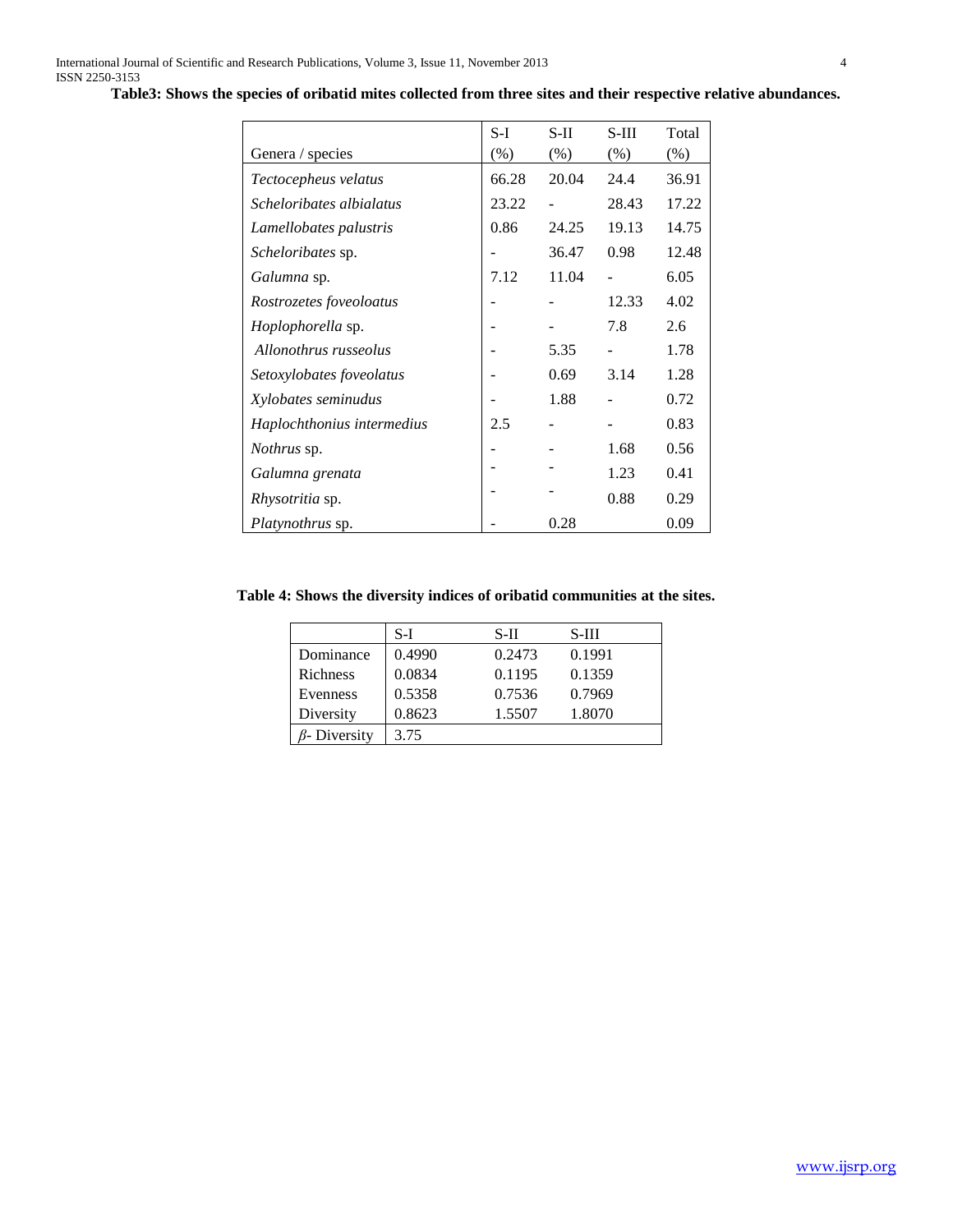

**Figure 1: Shows the relative abundances (%) of different orders of soil mites at the sites.**



**Figure 2: Shows the monthly fluctuation of the density (Individuals/ m<sup>2</sup> ) oribatid mites at the sites.**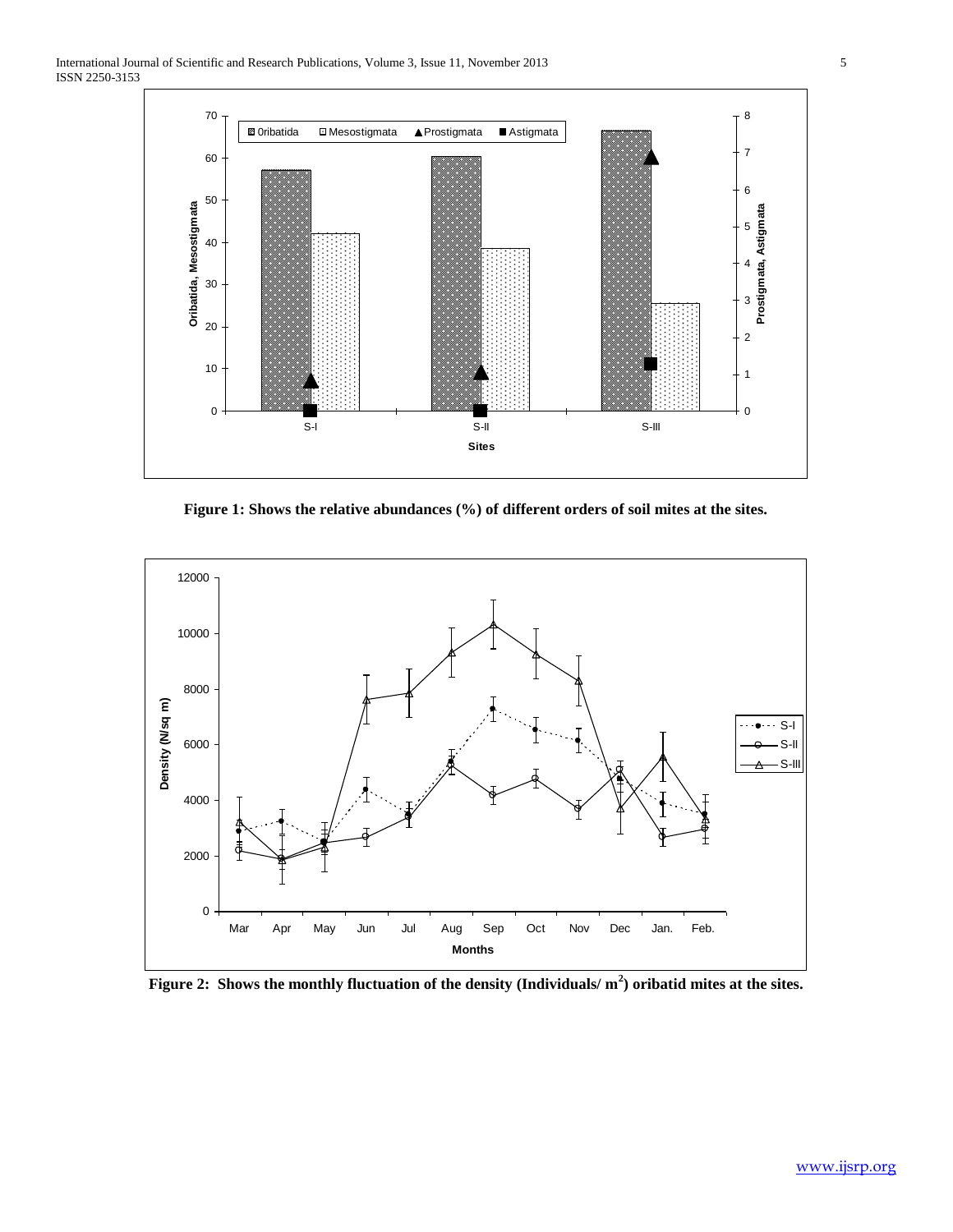

**Figure 3: Shows the rank abundance distribution of oribatid species at three sites.**



**Figure 4: Shows the qualitative similarity (Sorenson, 1948) between the oribatid communities of the sites.**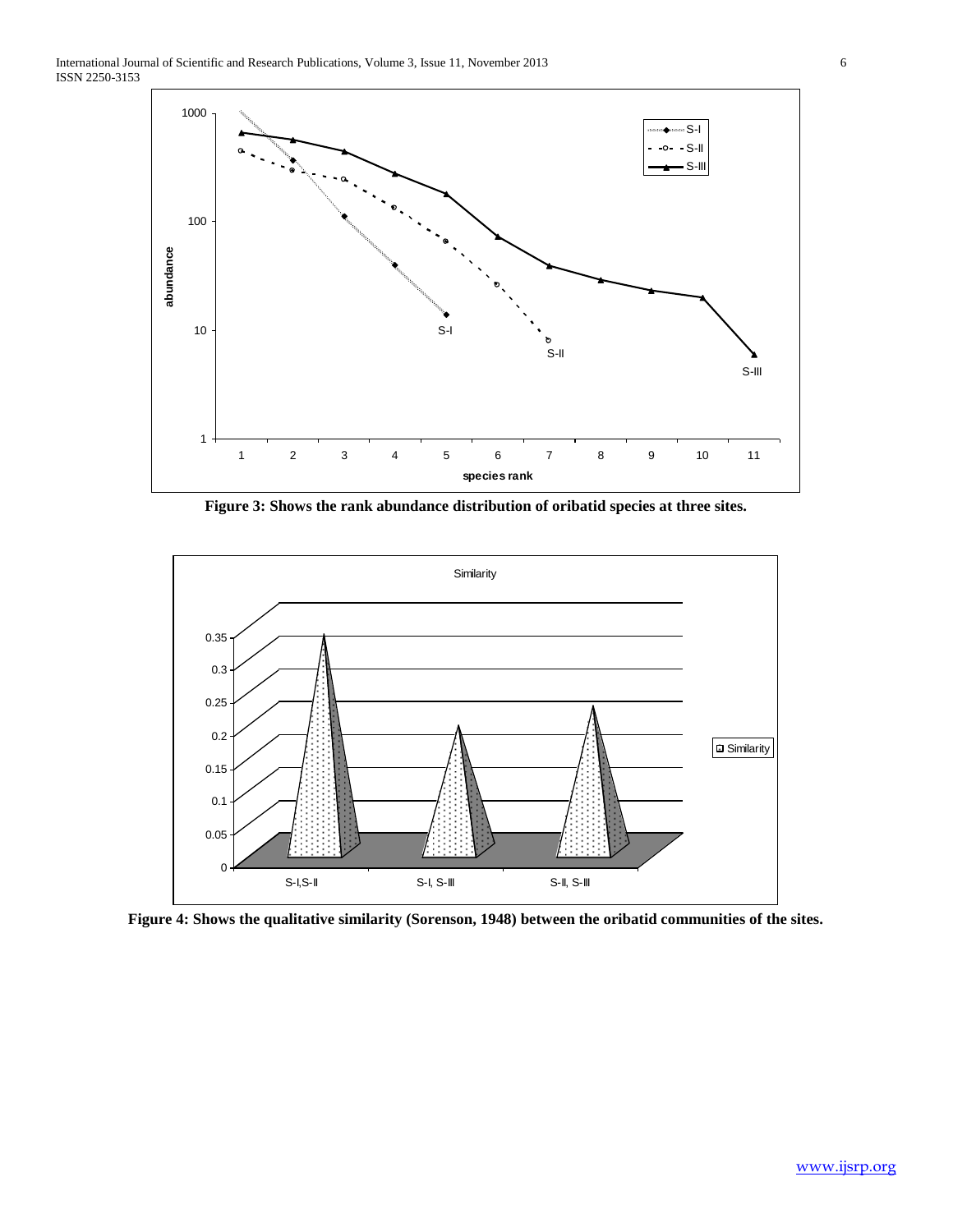

**Figure 5: Shows the result of diversity ordering (right-tailed sum method) among the sites. (i = order of species)**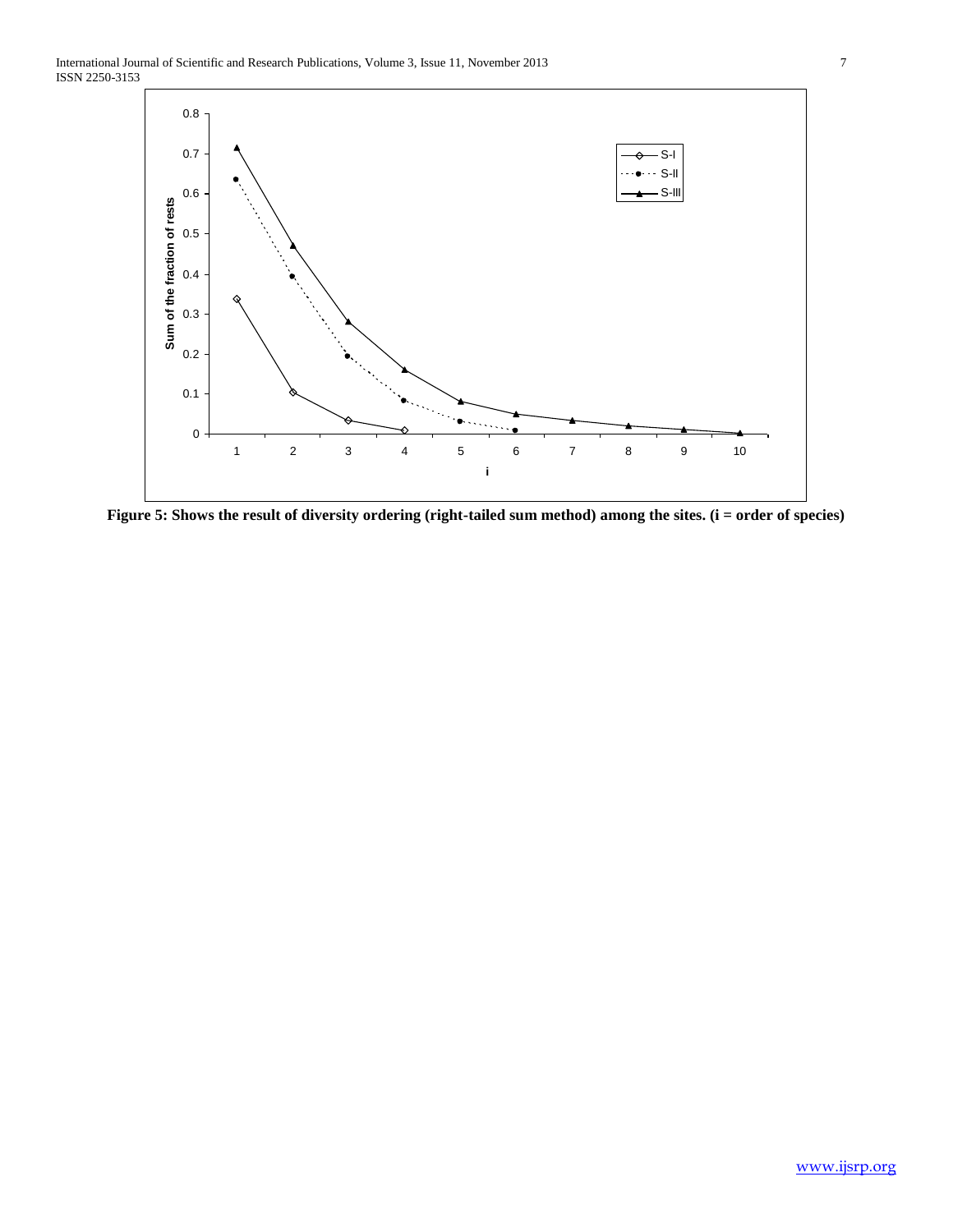



Figure 1: Shows the relative abundances (%) of different orders of soil mites at the sites.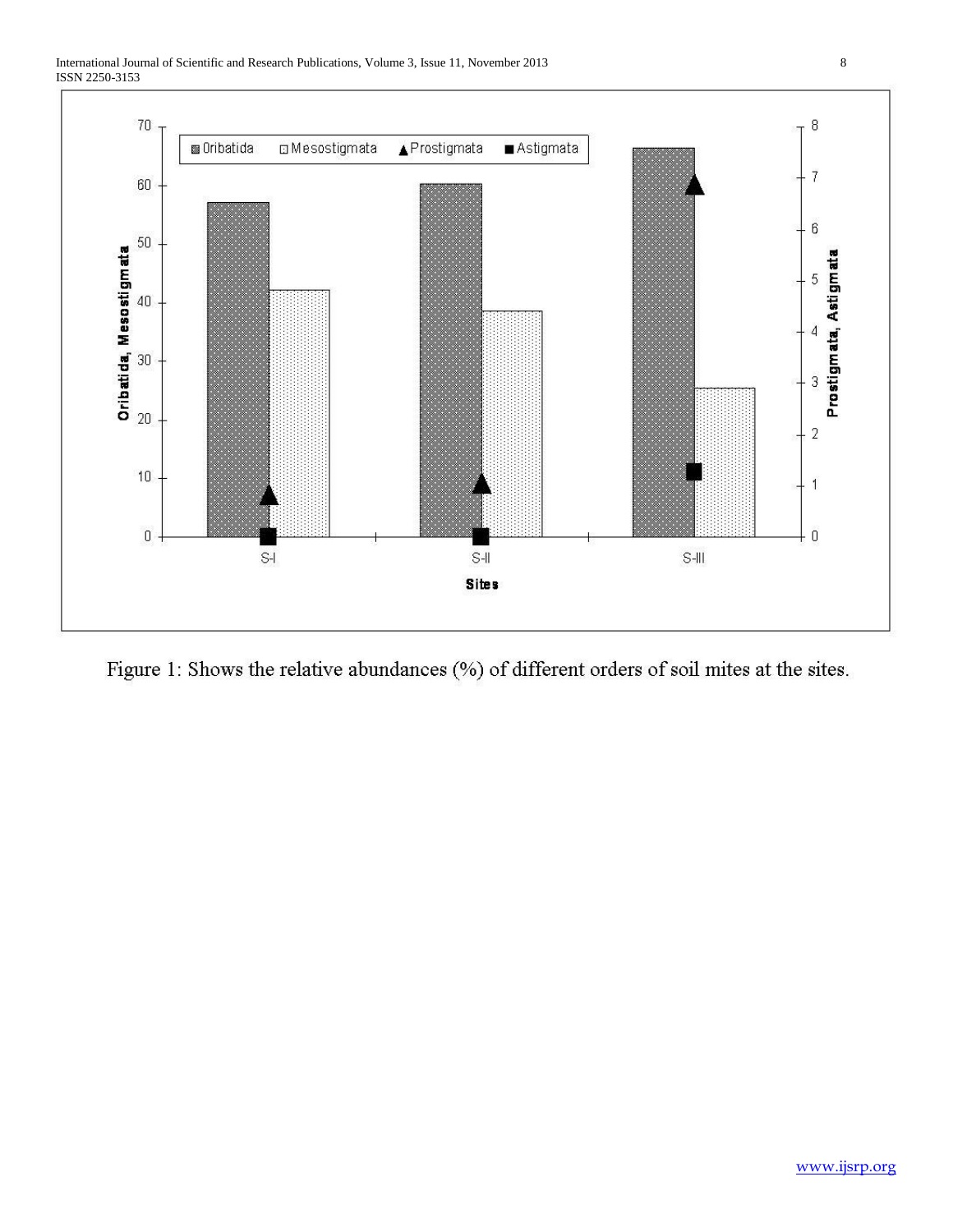

Figure 2: Shows the monthly fluctuation of the density (Individuals/m2) oribatid mites at the sites.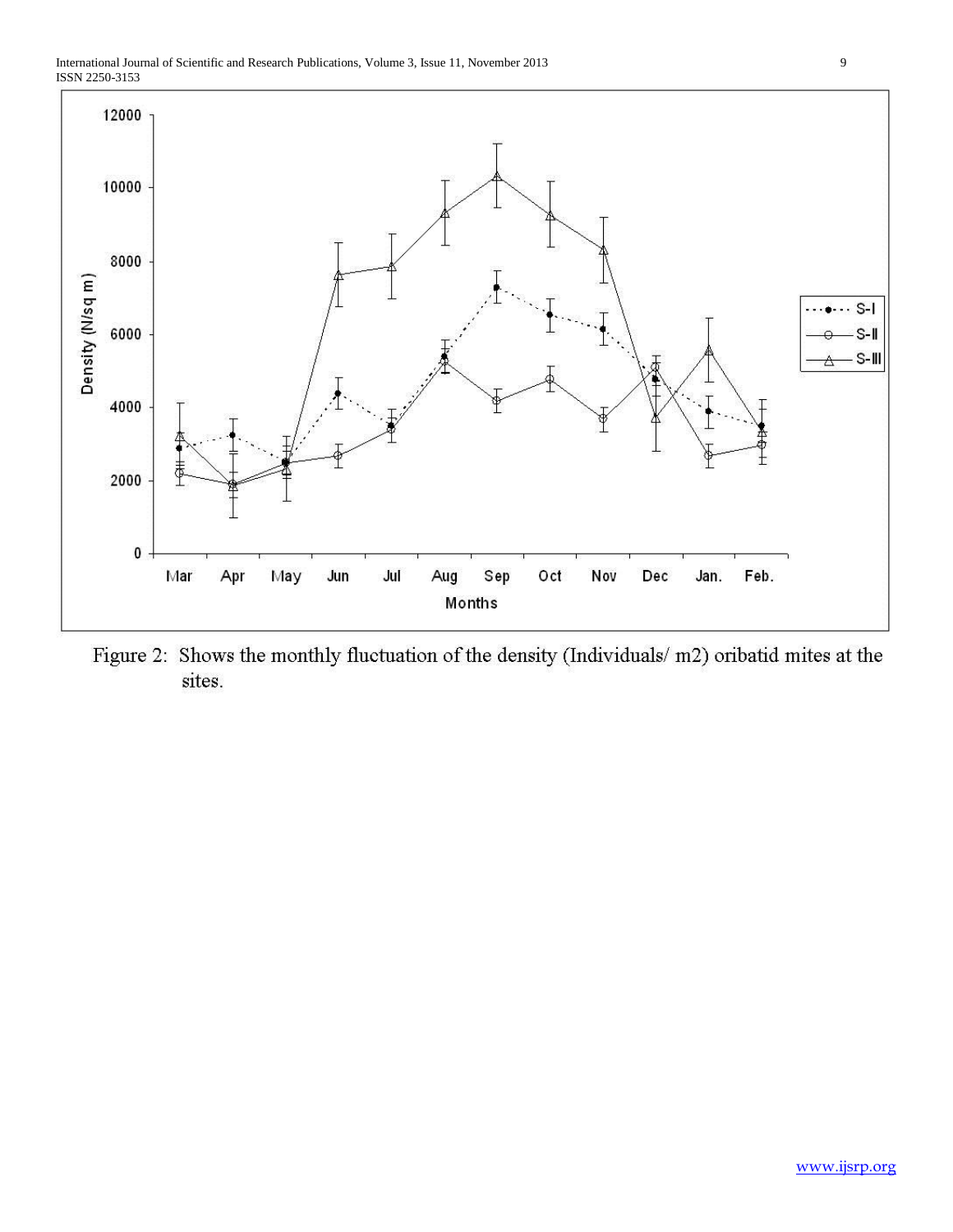



Figure 3: Shows the rank abundance distribution of oribatid species at three sites.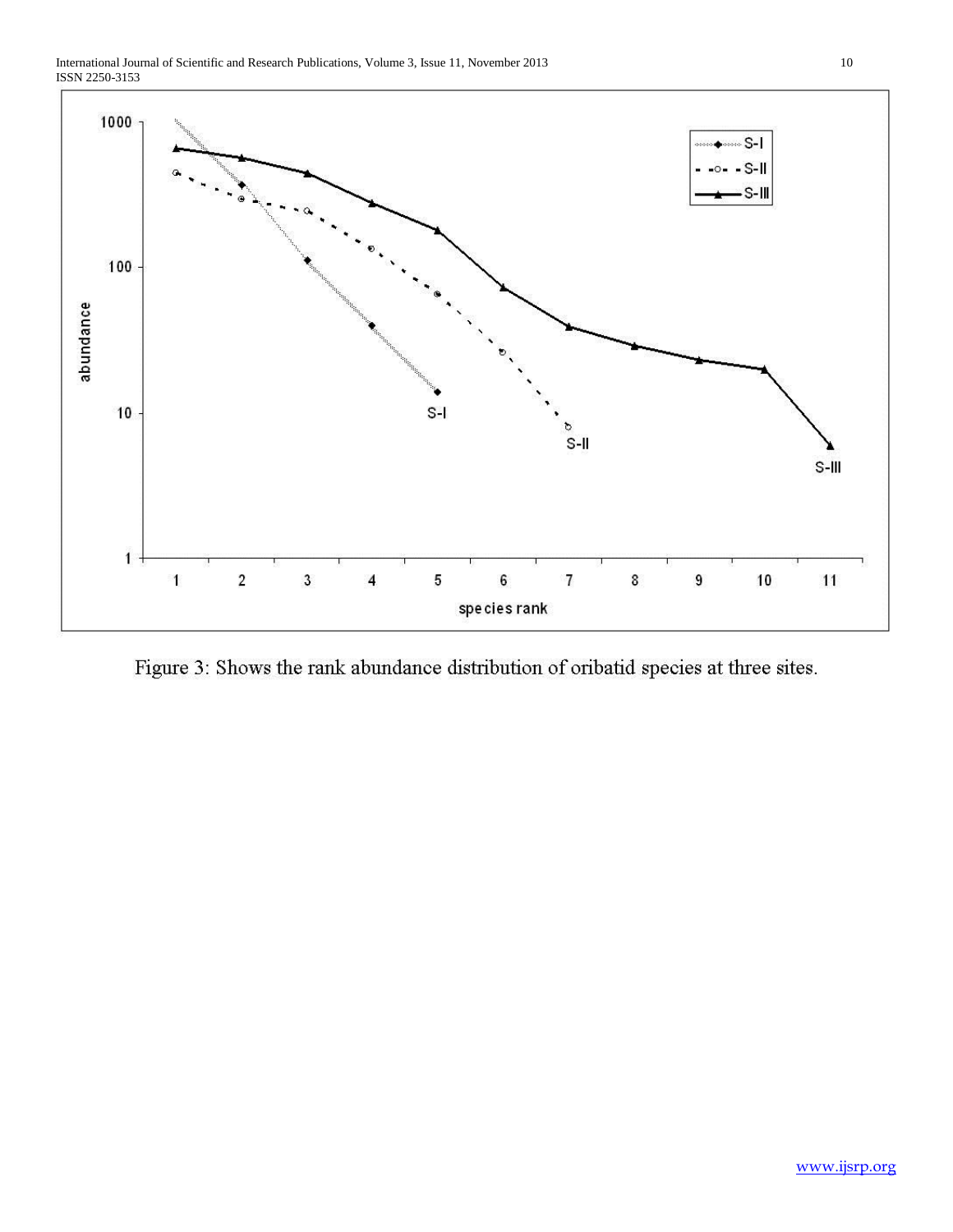

Figure 4: Shows the qualitative similarity (Sorenson, 1948) between the oribatid communities of the sites.